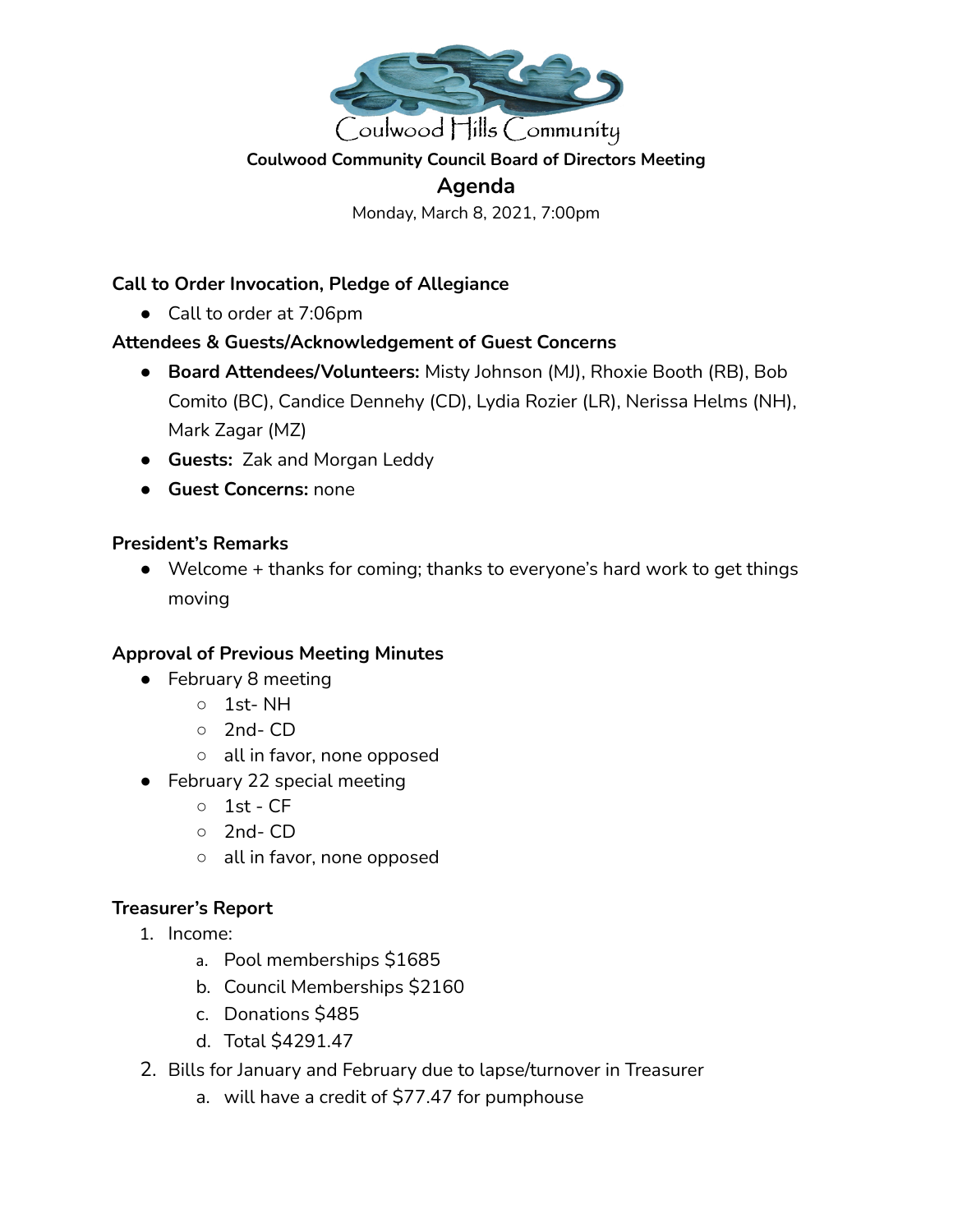- b. permits for pool \$310
- c. Disposal of yard waste: \$52
- d. Lawn service: \$332
- 3. Total expenses: \$1261.74
- 4. Bank summary reconciliation \$7589.52
- 5. Bank balance (March lawn service taken out) \$7155.62
- 6. Will owe \$6980 on April 1st to Trident (we can pay partial)
- 7. Motion to approve:
	- *o 1st: LR*
	- *o 2nd: CF*
		- *● approved by all*

# **Committee Reports**

Welcoming/Public Relations (CF)

- 4 closed sales in the neighborhood (Stony Point, Mellwood, Belmorrow x2)
	- working with LR and Chris Reavis on a welcome letter
	- admin items are included in the grant; new
	- will plan to use membership letter for welcoming; include coupons for local business
		- Morgan Leddy will offer coupon for hair services
		- MJ will offer coupon for massage services
		- MJ: consider offering one free weekend to the pool; 4 free guest passes to pool
		- idea is to redirect people to \*website\*, not expecting flyers

## Clubhouse (RB)

- Jeepin' 4 a Cause is renting this weekend
- Rental coming up next weekend, too
- Vote on color to paint clubhouse
	- RB shared photo options of colors
		- CF offered that Benjamin Moore does color draw-ups of what might look good; may take a week
		- CF will send out results to everyone
	- LR recommended not going with white for sustainability
	- NH brought up budget
	- May need to do a fundraiser or a council member fronts money
		- Hillcrest Church is asking for wishlist to help in community
	- Need to paint bathrooms, ideally before workday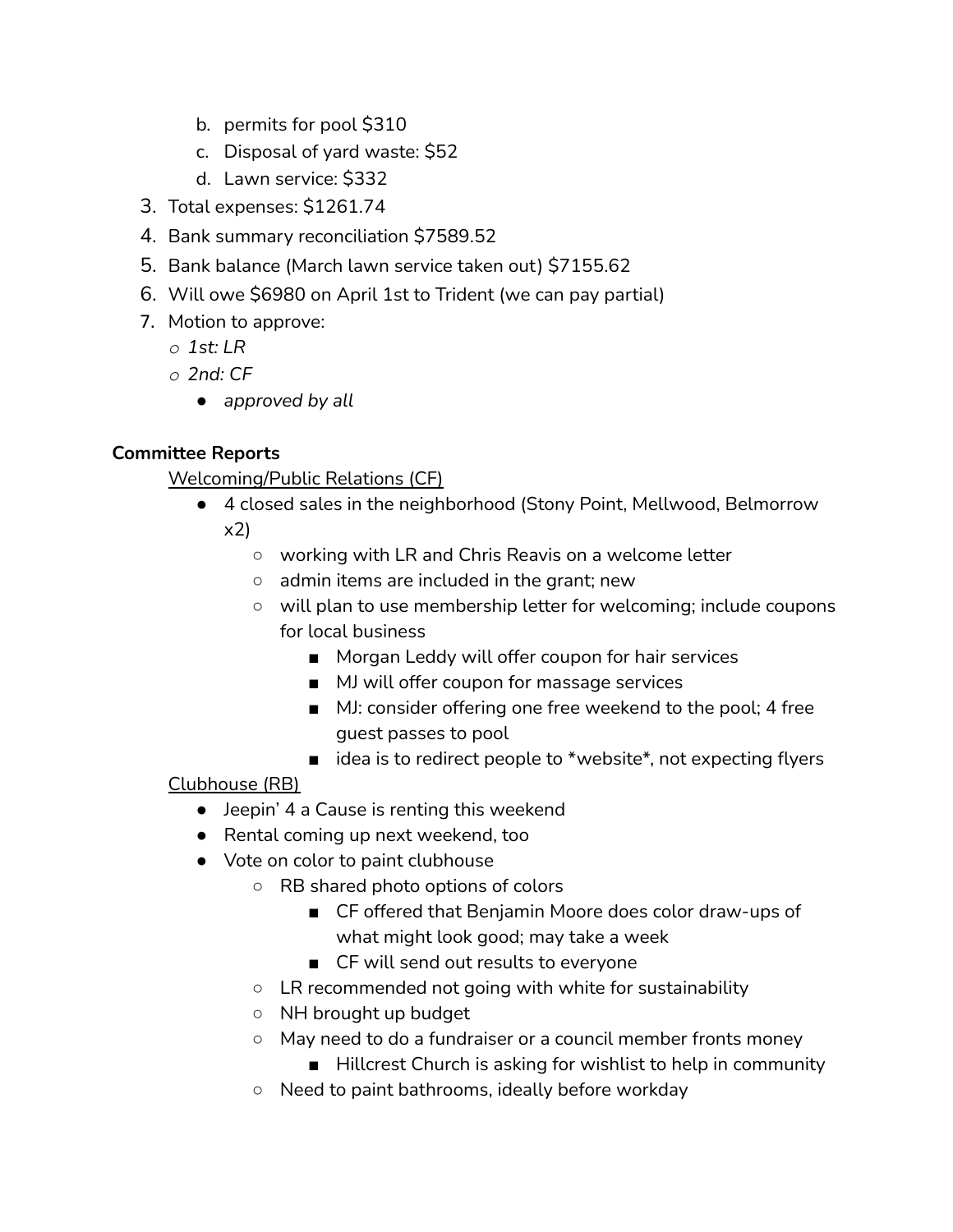## Membership/Grievance (LR)

- 34 council memberships; 5 pool memberships (1 family)
	- may need to target marketing to family messaging
	- Board needs to join council and then promote by word-of-mouth
	- all new memberships have received a card inviting them to events and directing them to the website
- (CF) will put out 2 signs (Tom Sadler and Valleydale) with (LR) at Coulwood Hills signs; recommend adding one to Cathy Rd. and Tom Sadler
- (CF) will update sign on poolhouse to remind to join council and pool
- *Tabled until 2nd half of year:* Discuss/Vote on membership tiers Entertainment/Athletic (NH)

● Regulations have not been lifted; no updates on swim team Building/Grounds/Maintenance (MZ)

- *●* Painting April 28th with Lester; MZ has been working to straighten up things, i.e., replacing rotting wood, new wood around chimney, will meet with Lester this week to discuss paint type for the west side of pool house (due to increased sun exposure)
- Trident will need to do ground resistance test; need to put a ground loop in \*prior\* to opening pool; will need to cut a 3in channel around perimeter of pool and then will add #8 wire; will cost minimum \$10,000; plan to rent a walk-behind saw to cut the loop in
	- MJ should have an answer about renting the walk-behind concrete saw; cheaper by the week to rent
	- MZ needs to have an answer about borrowing or rent by Thursday, March 11th, in the afternoon; he needs to start doing this by Friday
	- MZ doing this would save us the labor, but needs to do this under a contracting license; labor should save us approx \$5000
		- MZ is working with Trident to work on install of metal
		- Trident will not participate in opening the pool if this grounding is not done first
- Will also need to raise the pump up; so that motor does not need to be rebuilt everytime there is a flood
- Need to decide on some workdays: gutters, bars, etc
	- RB will plan to make a Sign-up Genius for work day sign ups; currently marked as 4/17 and 4/24
	- also need 2-3 people assisting in the coming week with the cutting the concrete
- Can add to post about workdays about need for contracting skills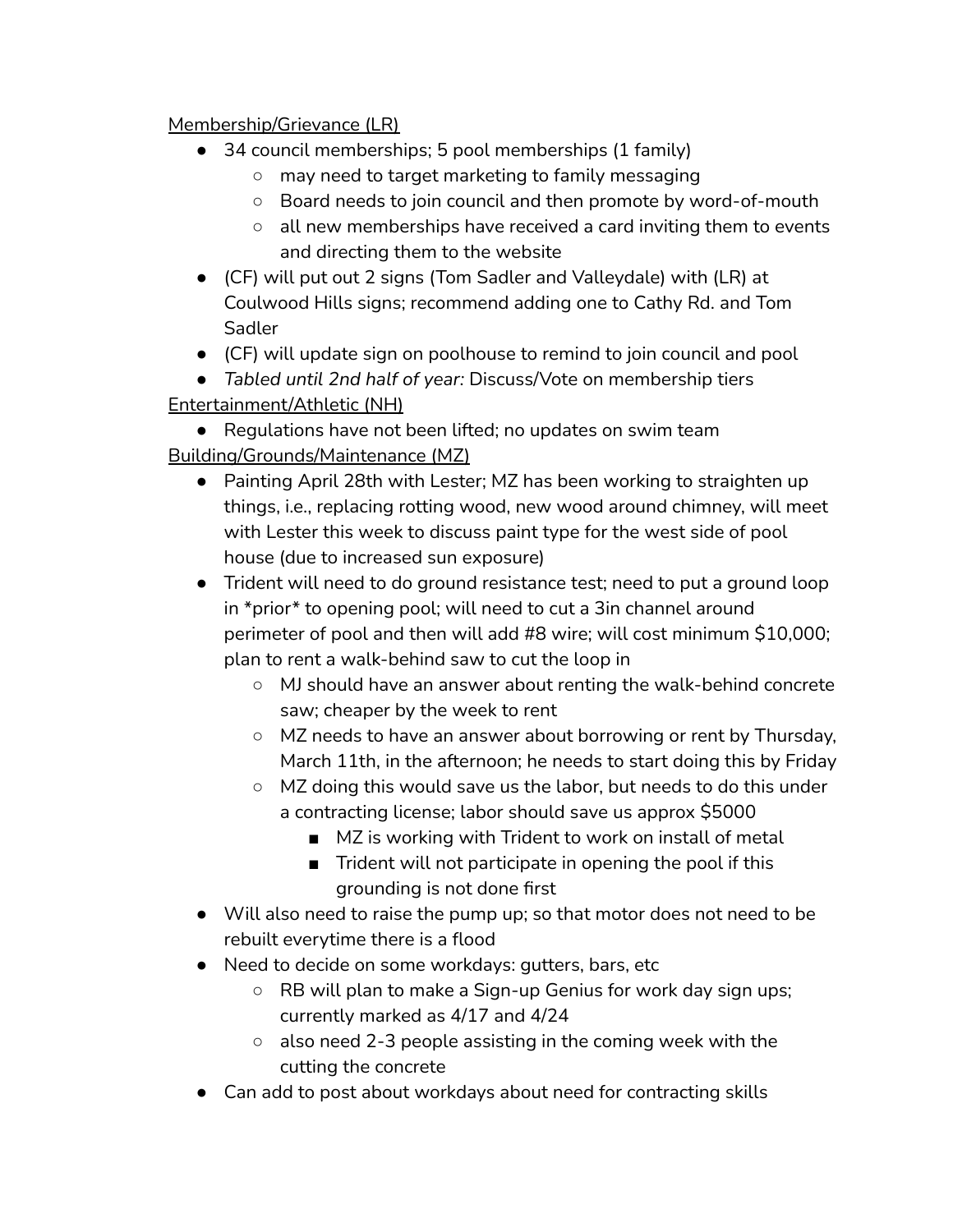- *●* Motion to approve grounding pool:
	- *o 1st: RB*
	- *o 2nd: NH*
		- *● 7 in favor, 1 abstained; passed*

### **Unfinished Business**

- Need to vote on Proposed event Calendar for 2021: [https://docs.google.com/document/d/1-07YP4kO5YtkhYrlnZSufuwT1uGfJ4ERUA](https://docs.google.com/document/d/1-07YP4kO5YtkhYrlnZSufuwT1uGfJ4ERUA4bqhYkLUU/edit?usp=sharing) [4bqhYkLUU/edit?usp=sharing](https://docs.google.com/document/d/1-07YP4kO5YtkhYrlnZSufuwT1uGfJ4ERUA4bqhYkLUU/edit?usp=sharing)
	- RB will add dates to website
	- will be vague on what to expect with Covid and grant approval
	- *○* Motion to approve event calendar
		- *o 1st: CD*
		- *o 2nd: LR*
			- *● all in favor, passed*
- UPDATE: Grant was approved at 2/22 meeting and has been sent in
	- should hear back in next few weeks; may need to tweak things; will know by mid-April
	- need to keep record of hours starting 4/22
	- RB will make a spreadsheet to keep track of hours
- MZ, MJ, RB went to board retreat, which was very successful; will count toward \$1500 worth of hours toward grant; 20 hours already went into writing grant

### **New Business**

- Park redesign proposal (CD)
	- *○ Idea: use of recycled/reclaimed items to make a sustainable park*
		- *■ Rationale: good for environment, keeping down costs, use of local resources/community building, and positive press for Coulwood*
			- *● local resources include Coulwood Tire and Auto will donate used tires to project*
		- *■ Plan: work with UNCC students and professor/architect Marc Manack (of SILO AR+D) to create a sustainable design that uses grant resources over time to update and restore the Coulwood Hills Park*
			- *● step 1: distribute google poll for community feedback on design*
			- *● step 2: distribute to community to join April meeting for further discussion*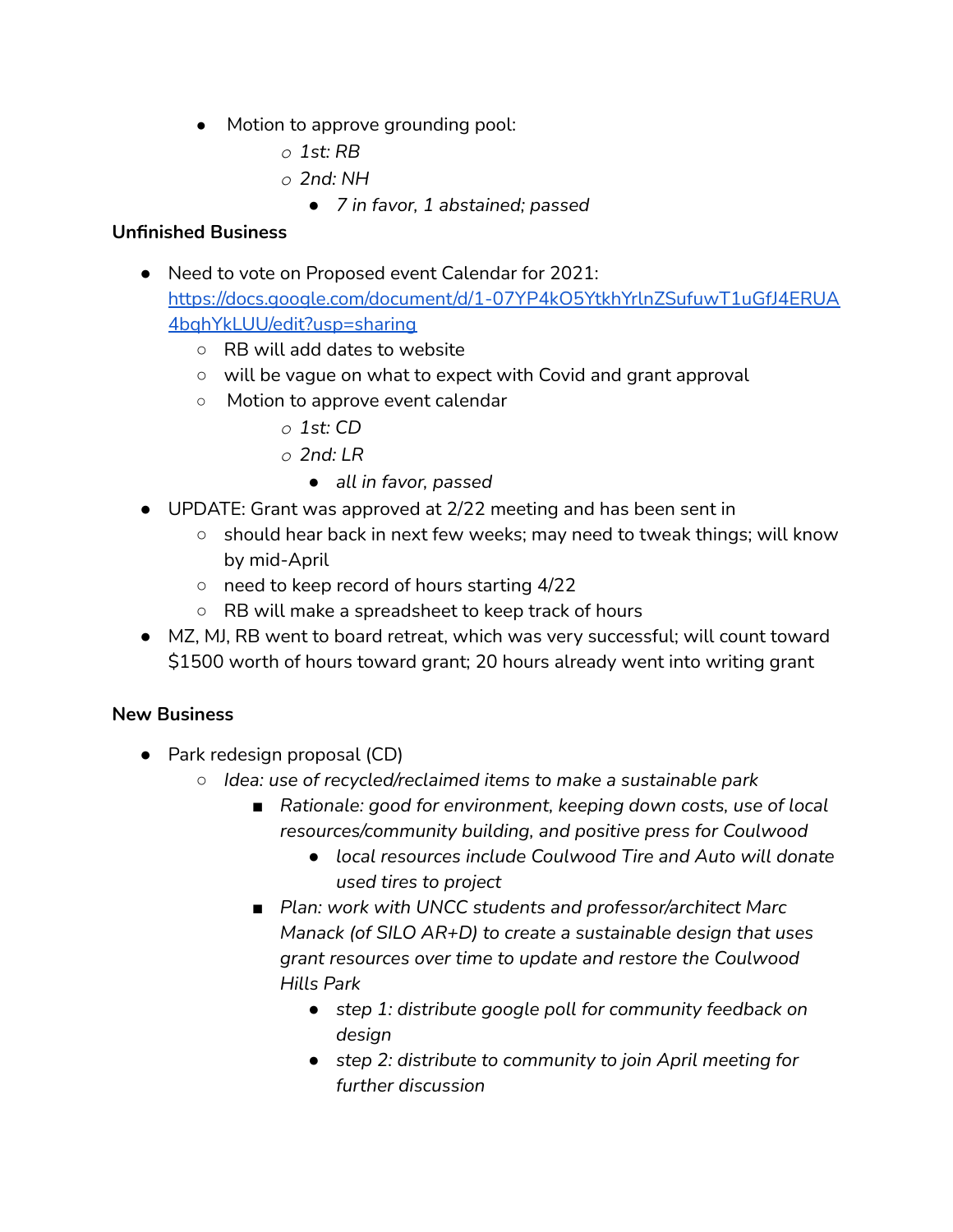- *● step 3: Marc will join our April 12th meeting and will present findings of the poll and will directly answer guest and board questions about the project*
- *● step 4: TBD at next meeting*
- Motion to approve moving forward with partnership with UNCC and post survey and invite Marc to next meeting:
	- *o 1st: LR*
	- *o 2nd: RB*
		- *● all in favor, motion passed*
- New grant proposal (MJ)
	- AARP grant for inclusion/ walkability/pathways; no interest expressed in
- $\bullet$  Pool hours + equipment
	- MJ sent an email to Board with times; 2 people on duty from open to close
	- restrictions will be same for now as they were last year
	- added 9 days to the pool time because school will be out sooner; plan to reduce hours to **close at 8pm**; hours list is somewhat negotiable
	- RB will plan to look at hours from last year to check numbers of when people have been coming to
	- Motion to close pool at 8pm, instead of 9pm
		- 1st RB
		- 2nd CD
		- all in favor
- Neighborhood boundaries (RB)
	- $\circ$  City of Charlotte does not define boundaries; it's up to us to determine where our neighborhood boundaries fall; 1256 homes, according to nextdoor
	- RB shared boundary map, according to Nextdoor
	- *○ Tabled until next meeting:* apply for sign toppers on streets to say "Welcome to Coulwood Hills", etc
- Easter Egg Hunt: March 27th, 10am-12pm; 10:30am hunt will begin
	- Easter egg hunt has been shared in Coulwood Hills mom group
	- Use google sign up form or no? Asking moms (RB, NH)....
		- do not want to limit audience by asking for sign-up
	- not much traffic on social media posts
	- MZ recommended going to churches to encourage attendance
	- consider blasting wider to other neighborhoods
- Considered selling land behind clubhouse to cover some other expenses